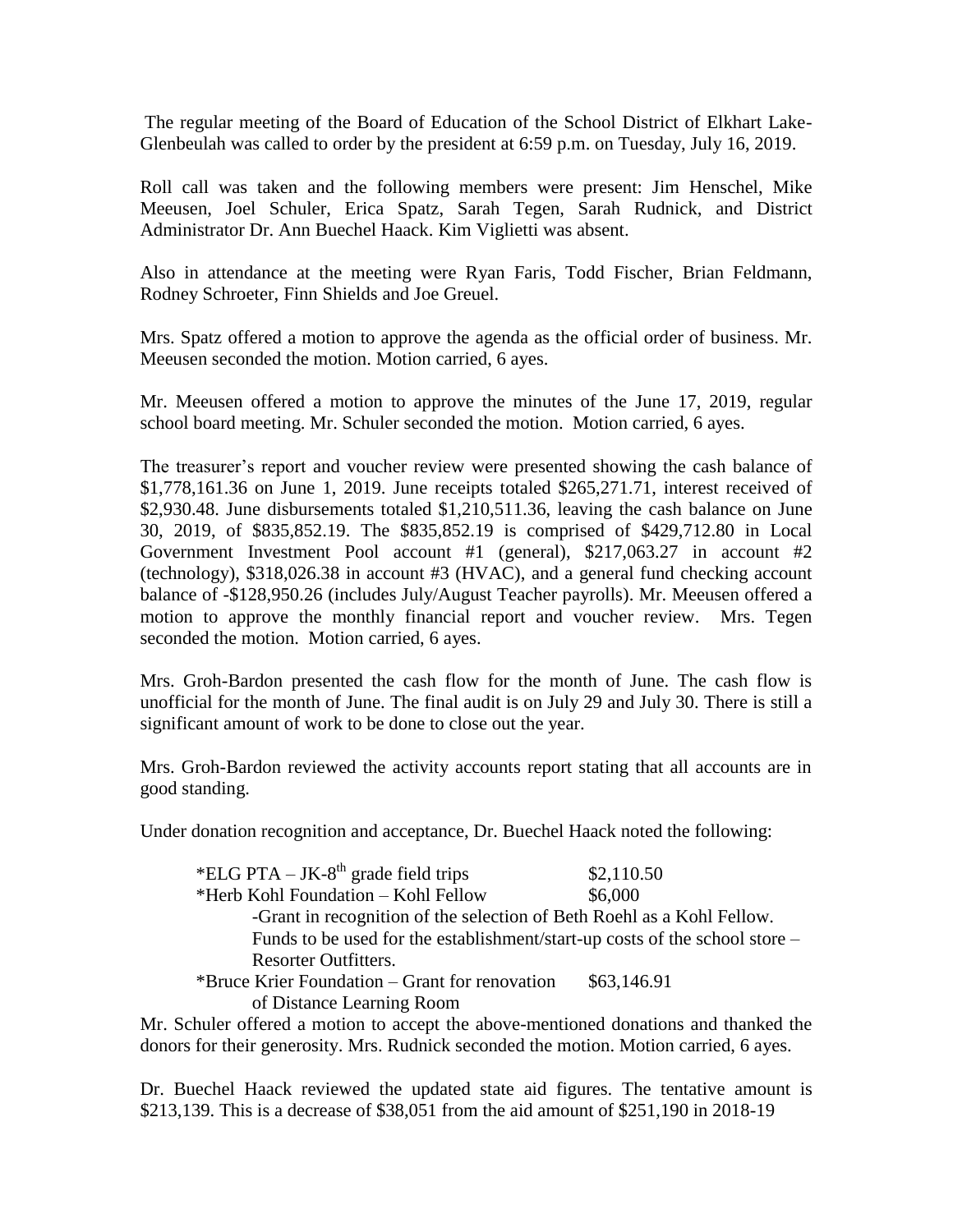(-15.15%). In addition, the \$175 per pupil increase did pass as did an increase in per pupil aid. Special education reimbursement aid did increase also, but this impact is yet unknown.

There was no guest correspondence – public comment.

Under guest correspondence – written comment, a thank you note was received from Debbie Hammann. Dr. Buechel Haack shared results from the Village of Elkhart Lake survey.

Dr. Buechel Haack introduced Track coach, Joe Greuel, and State gold winner medalist, Finn Shields. Joe shared his thoughts on the Track program. Finn shared his experience at the State Track meet and thoughts on the season.

Under the Basketball Club – Scoreboard Project Update, it was noted that Mr. Miller has not reached out to potential sponsors as he is still putting together his presentation. Dr. Buechel Haack shared a summary regarding reference calls to other schools on the scoreboard company, Daktronics.

Mr. Feldmann and Dr. Buechel Haack gave an update on maintenance projects:

A. Referendum and Related Projects:

-Football/Soccer Field: The bleacher pad is set, the walkway is started and the concession floor will be poured at the end of this week. The light pole wiring and footings will be installed in the next couple of weeks.

-Auditorium: The demo is complete and the floor has been poured. The hole will be cut for the light bar at the end of the week. Seats will be coming in October.

-Culinary Arts/FCS Classroom: The demo is complete and the floor has been poured. Electrical and plumbing is in and framing has started. Drywall and painting will be started in the next couple of weeks.

B. General Updates:

-The HVAC roof top units are installed. Controls need to be hooked up.

-The new flooring on the main level is being installed. The band and art room flooring is complete.

-The miscellaneous painting, cleaning, and floor waxing by the summer cleaning crew continues.

C. Distance Learning Room:

-The color schemes will be the same as the auditorium.

-Painting is starting this week, and the ceiling will be installed next week.

-Carpeting will be installed in August.

-Mr. Schuler offered a motion to approve the estimate from Tierney for the tables, chairs, and stools. Mrs. Spatz seconded the motion. Motion carried, 6 ayes.

Mr. Henschel appointed Joel Schuler as the WASB Delegate for the 2019-20 school year.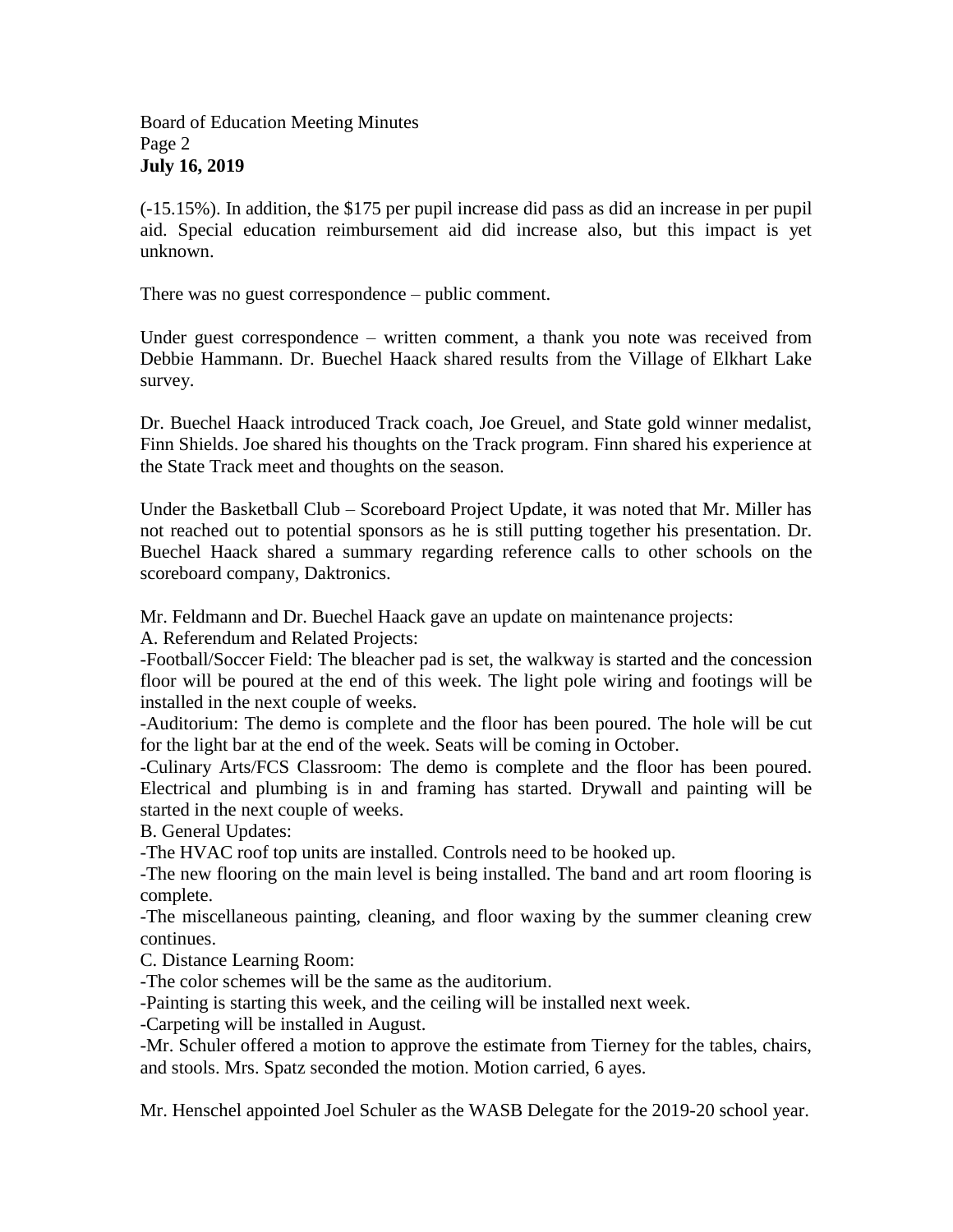Board of Education Meeting Minutes Page 3 **July 16, 2019**

Dr. Buechel Haack recommended Engelhardt Dairy Bid for the milk contract for the 2019-20 school year. Mr. Meeusen offered a motion to approve Engelhardt Dairy to be awarded the milk contract for 2019-20. Mrs. Rudnick seconded the motion. Motion carried, 6 ayes.

Dr. Buechel Haack requested approval of the State Academic Standards as the State Budget Bill requires the Board to formally, at the first Board meeting of the year (first meeting after July  $1<sup>st</sup>$ ), to include an agenda item that clearly identifies the academic standards adopted by the Board that will be in effect for the school year. Mrs. Rudnick offered a motion that ELGS adopts the recommended Wisconsin Academic Standards supplemented by locally identified standards developed in coordination with the State Standards. A link to the standards is available on the District's website. Mr. Schuler seconded the motion. Motion carried, 6 ayes.

Mr. Faris and Dr. Buechel Haack reviewed progress made on addressing the District/Administrative Goals for 2018-19 (see attachment #9).

Under approval of employee handbooks, Dr. Buechel Haack reviewed changes to the teacher and support staff handbooks. The changes include: updating monthly District contribution rates for medical insurance, updating the Alternate Benefit Plan amount, extending the Early Retirement provision for teachers and adding in a dental insurance paragraph, adding a note under Personal Leave, adding language under Physical Examinations, updating the payment increases under the Resignation of Teachers, language updates to the Grievance Procedure, updating the Extra-Duty Assignment Schedule, and updating the support staff hourly wage rate schedule. Mr. Schuler offered a motion to approve the teacher and support staff handbooks, as presented. Mrs. Tegen seconded the motion. Motion carried, 6 ayes.

Dr. Buechel Haack reviewed the first reading of the proposed Neola policy revisions and/or additions – June 2019 update. The proposed policy changes relate to clarifications and/or law changes.

Under staff contract approvals:

- A. Mr. Meeusen offered a motion to approve Heather Mersberger as the JV2 Volleyball Coach. Mrs. Spatz seconded the motion. Motion carried, 6 ayes.
- B. Dr. Buechel Haack shared that Ms. Knaus was not able to renew her purchased service agreement for School Psychologist with the District since Chilton received a grant to make her position full-time. The District is working on leads for a School Psychologist for the 2019-20 school year.

Mr. Fischer reported on JK-8 activities including the end of summer school, registration packet mailing, registration days, Sneak Peek, staff professional development days, and staffing updates for the 2019-20 school year.